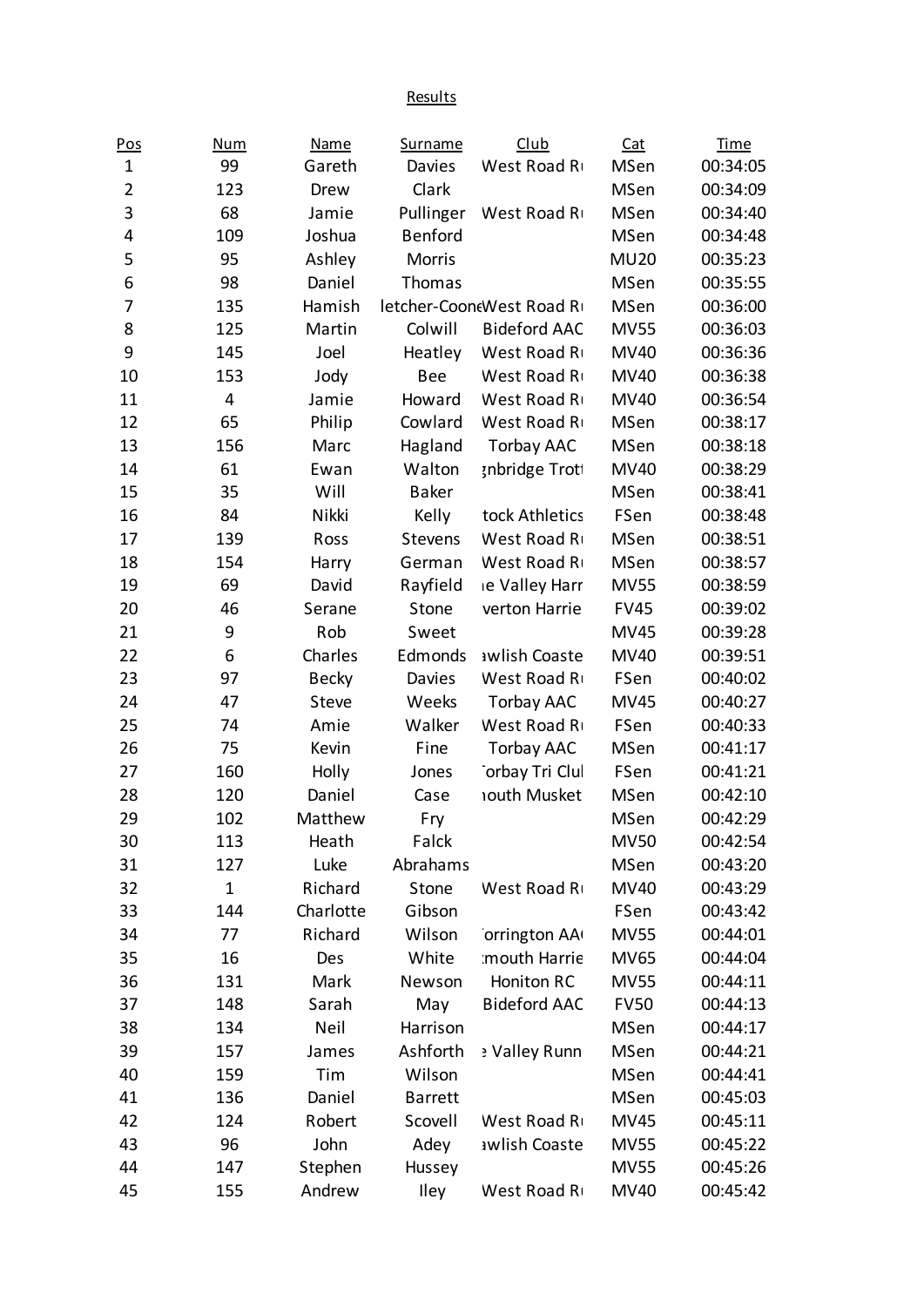| 46 | 126 | Helen     | Colwill         | <b>Bideford AAC</b>     | <b>FV50</b> | 00:45:56 |
|----|-----|-----------|-----------------|-------------------------|-------------|----------|
| 47 | 143 | Neil      | Adger           | West Road R             | <b>MV55</b> | 00:46:16 |
| 48 | 110 | Paul      | Watson          | onely Goat R            | <b>MV40</b> | 00:46:27 |
| 49 | 48  | Chloe     | Weeks           | Torbay AAC              | <b>FU20</b> | 00:46:43 |
| 50 | 162 | Marilyn   | <b>Blair</b>    | orrington AA            | <b>FV60</b> | 00:46:52 |
| 51 | 119 | David     | Bentley         |                         | <b>MV40</b> | 00:47:01 |
| 52 | 166 | Claire    | Guthrie         | West Road R             | FSen        | 00:47:27 |
| 53 | 66  | Sam       | Ingram          | outh Running            | <b>MV40</b> | 00:47:44 |
| 54 | 36  | Mark      | Eatough         | West Road R             | MSen        | 00:47:50 |
| 55 | 57  | Jenna     | Carr            |                         | <b>FV40</b> | 00:48:00 |
| 56 | 140 | Martyn    | Griffiths       |                         | MSen        | 00:48:06 |
| 57 | 101 | Peter     | Williams        |                         | <b>MV50</b> | 00:48:40 |
| 58 | 87  | Steven    | Brannagan       |                         | <b>MV45</b> | 00:49:08 |
| 59 | 161 | Laura     | Nicholls        | West Road R             | FSen        | 00:49:15 |
| 60 | 149 | Callum    | Lamont          | West Road R             | <b>MV55</b> | 00:49:36 |
| 61 | 90  | Gemma     | Lindley         |                         | FSen        | 00:49:41 |
| 62 | 114 | Jenny     |                 | Debenham West Road R    | <b>FV40</b> | 00:49:42 |
| 63 | 142 | John      | Outhwaite       |                         | <b>MV70</b> | 00:49:57 |
| 64 | 41  | Emma      | Harris          | onely Goat R            | <b>FV40</b> | 00:50:00 |
| 65 | 7   | Julian    | <b>Budd</b>     | West Road R             | <b>MV55</b> | 00:50:03 |
| 66 | 141 | Ryan      | Goff            |                         | MSen        | 00:50:18 |
| 67 | 111 | Nathan    | Long            |                         | <b>MV40</b> | 00:50:31 |
| 68 | 27  | Maggie    | Lamerton        | nouth Musket            | <b>FV45</b> | 00:50:57 |
| 69 | 54  | Mark      | Nolan           |                         | <b>MV50</b> | 00:50:59 |
| 70 | 89  | Roisin    | Panayides       | <b>Torbay AAC</b>       | FSen        | 00:51:44 |
| 71 | 118 | Anna      | Tröbs           |                         | FSen        | 00:51:45 |
| 72 | 108 | Anna      | Kelly           | tock Athletics          | FSen        | 00:52:05 |
| 73 | 40  | Roger     | Saunders        | <b>Honiton RC</b>       | <b>MV65</b> | 00:52:10 |
| 74 | 30  | Suzi      | <b>Blackett</b> | : Valley Runn           | FSen        | 00:52:19 |
| 75 | 52  | Charlotte | Harrison        |                         | MSen        | 00:52:22 |
| 76 | 130 | Sophie    | Harrison        | West Road R             | FSen        | 00:52:49 |
| 77 | 34  | Louise    | Armitage        | <b>Iouth Musket</b>     | <b>FV40</b> | 00:52:55 |
| 78 | 70  | Angela    | Kerr            | y Valley Runn           | <b>FV65</b> | 00:52:56 |
| 79 | 165 | Caitlin   | <b>Moss</b>     |                         | FSen        | 00:53:01 |
| 80 | 5   | Donna     | Smith           | West Road R             | <b>FV60</b> | 00:53:05 |
| 81 | 164 | Peter     | Saxton          |                         | Msen        | 00:53:17 |
| 82 | 3   | Zara      | Salman          | West Road R             | FSen        | 00:53:25 |
| 83 | 39  | Julie     | Belshaw         | West Road R             | <b>FV50</b> | 00:53:30 |
| 84 | 137 | Janet     | Ritchie         | Carn Runners            | <b>FV60</b> | 00:54:00 |
| 85 | 26  | Emma      | Alee            | <b>Iouth Musket</b>     | <b>FV40</b> | 00:55:01 |
| 86 | 128 | Laura     | Law             | <b>snbridge Troti</b>   | FSen        | 00:55:02 |
| 87 | 8   | Melanie   | Sheehan         | <b>snbridge Trott</b>   | FSen        | 00:55:03 |
| 88 | 18  | Steven    | Patch           |                         | <b>MV50</b> | 00:55:31 |
| 89 | 53  | Alison    | Cobbin          |                         | FSen        | 00:55:03 |
| 90 | 117 | Carly     | Olczak          |                         | <b>FV40</b> | 00:56:30 |
| 91 | 62  | Jack      |                 | Clutterbuck West Road R | MSen        | 00:56:32 |
| 92 | 115 | Dan       | Milner          | West Road R             | <b>MV50</b> | 00:56:33 |
| 93 | 51  | Kevin     | Harold          |                         | <b>MV60</b> | 00:57:19 |